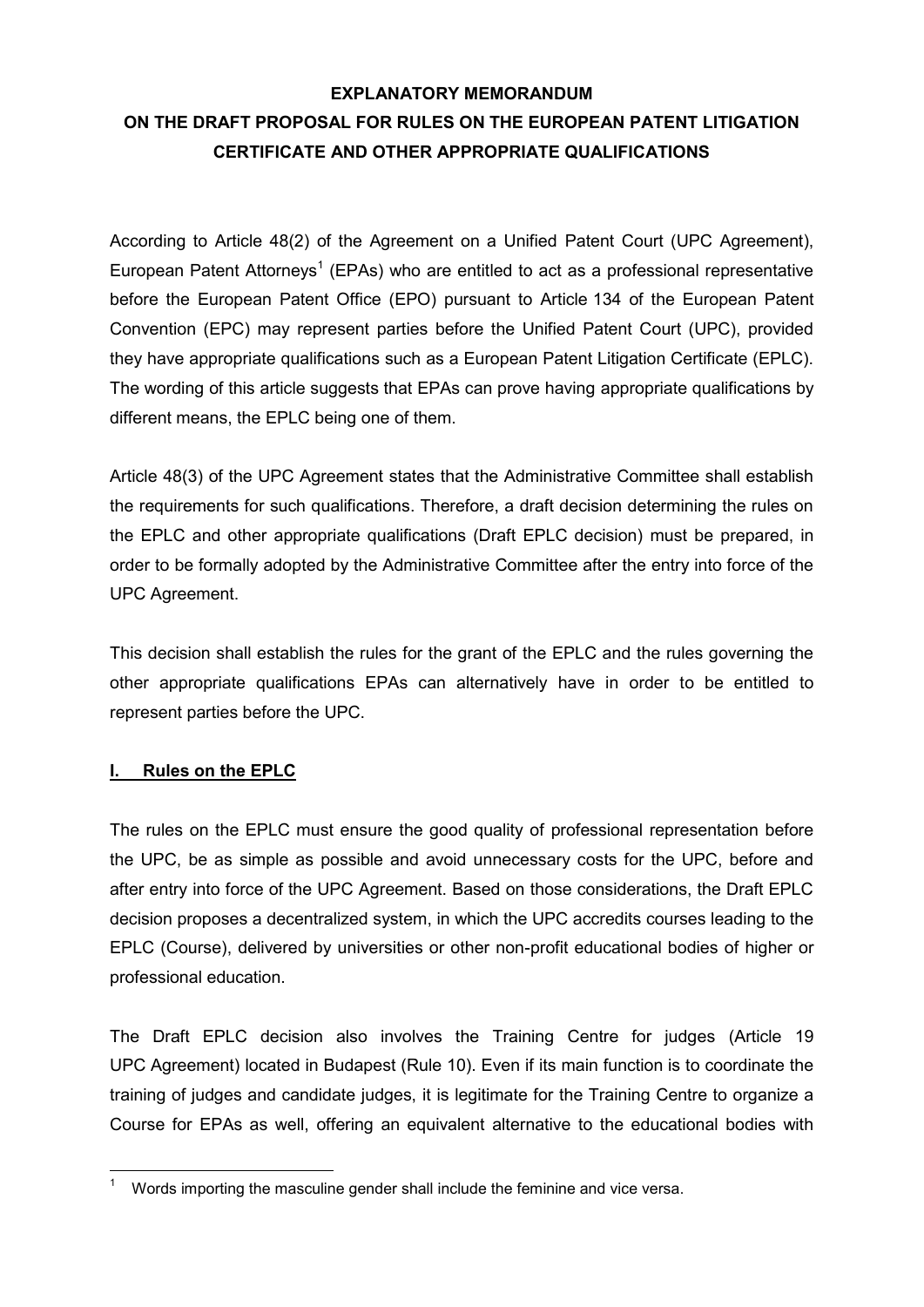accredited Courses, provided that the Course of the Training Centre is neutral for the budget of the Training Centre and therefore the UPC and financed by the contributions of EPAs (compare Article 38 of the UPC Agreement, which provides that only the training framework for judges shall be financed by the budget of the UPC). The Course of the Training Centre shall comply with all the requirements laid down in the Draft EPLC decision, with the exception of the accreditation requirement. This Course being under the direct control of the UPC, preliminary screening through the accreditation procedure is unnecessary. Besides organising its own training, the Training Centre may establish infrastructural co-operation with the educational bodies providing accredited Courses so that these provide the Course at an alternative location (Budapest), optionally in another language (e.g. English), thus offering an additional possibility for those EPAs to whom the alternative location is closer or for whom the alternative language is preferable. Moreover, the Training Centre may also serve as a facilitating hub for the e-learning options offered by the educational bodies providing accredited Courses.

Part I of the Draft EPLC decision deals with the details of the Course, such as content, duration, examination, course languages and e-learning facilities. It also deals with the educational bodies offering courses leading to the EPLC, as well as the accreditation procedure.

Rule 2 of the Draft EPLC decision stipulates that the EPLC may be issued by universities or other non-profit educational bodies of higher or professional education (e.g. the Academy of European Law – ERA) established in a Member State of the European Union, as well as by the Training Centre, after successful completion of the Course. The proposal opens up the range of institutions whose courses may be accredited. However, due to the public law nature of granting EPLCs and in order to ensure a satisfactory and harmonized quality level, the institution may not be a commercial provider of courses and conferences but must be at the academic level of a university.

Rule 3 deals with the content of the Course. The Course is designed for EPAs whose skills in patent law have already been tested by the European Qualifying Examination. Therefore, the aim of the proposal is to find the right balance between a basic knowledge of law (subparagraphs (a) to  $(d)$ ) – covering European Union law, private law with a focus on contract law, company law and tort law, as well as private international law (incl. Brussels I, Rome I and Rome II Regulations and relevant case law of the Court of Justice of the European Union) – and advanced knowledge of the aspects of law and litigation that shall be part of the daily business of a litigator before the UPC (subparagraphs (e) to (h)). This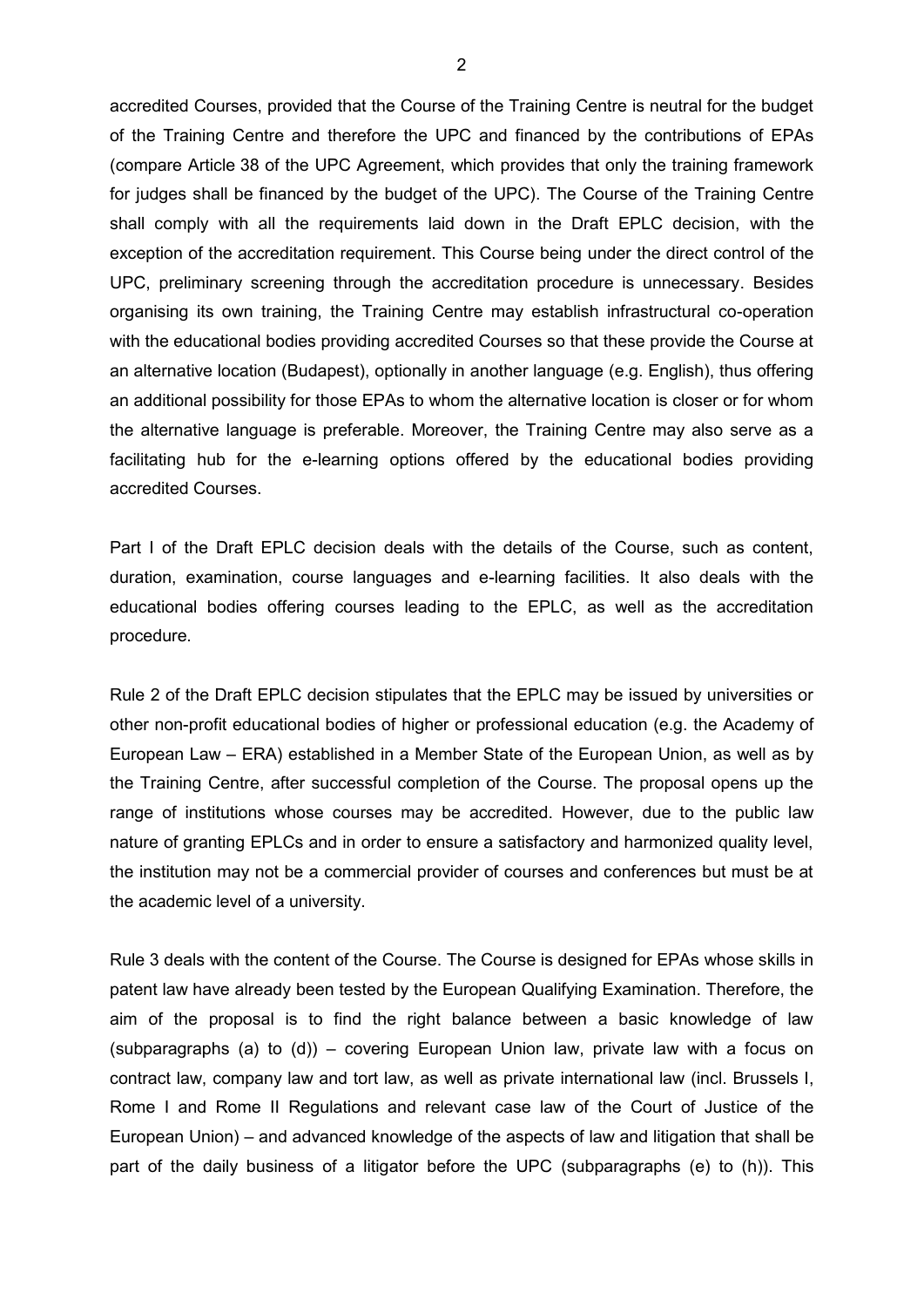includes in particular specific knowledge of the Regulations on unitary patent protection, the UPC Agreement, the Statute of the UPC, the Rules of Procedure of the UPC, as well as litigation and advocacy skills and practical guidance on case management before the UPC. Subparagraph (f) also includes procedural aspects in relation to infringement proceedings and revocation of patents in Contracting Member States.

Rule 4 states that the Course includes a minimum of 120 hours of lectures and practical training, i.e. hours of self-study are not included. This shall ensure that EPAs representing parties before the UPC have sufficient knowledge of civil litigation and infringement proceedings to deal efficiently with proceedings before the UPC while not making the threshold for the EPLC too high and thus inadequate. In order to successfully complete the Course, the candidate must pass a written and oral examination, which is not part of the 120 course hours.

The universal wording of Rules 3 and 4 does not preclude further references to European educational standards (ECTS credit system, European qualification framework) at a later stage.

Rule 5 provides that the Course, including the examination, may be conducted in any language of a Member State of the European Union, which corresponds with Rule 2. It also makes clear that e-learning facilities are encouraged as part of the program of the Course, in order to ensure sufficient accessibility in every Member State, as long as practical training requires personal presence and participation.

Rule 6 provides that courses delivered by Universities or other non-profit educational bodies of higher or professional education shall need to be accredited in order to result in the issuance of an EPLC (the Training Centre is not mentioned in this Rule as it shall not need accreditation to provide the Course).

Rules 7 and 8 deal with the formalities involved in requesting accreditation and with the accreditation procedure. The request must be filed with the UPC in one of the official languages of the EPO, i.e. English, French or German. This is consistent with the fact that the use of the established EPC language regime is an integral part of EPAs' skills. This will also facilitate the processing of the request. The request must include a detailed curriculum for the proposed Course, including information on the total duration and on the number of hours for each topic, as well as detailed information about the examination, the teachers, the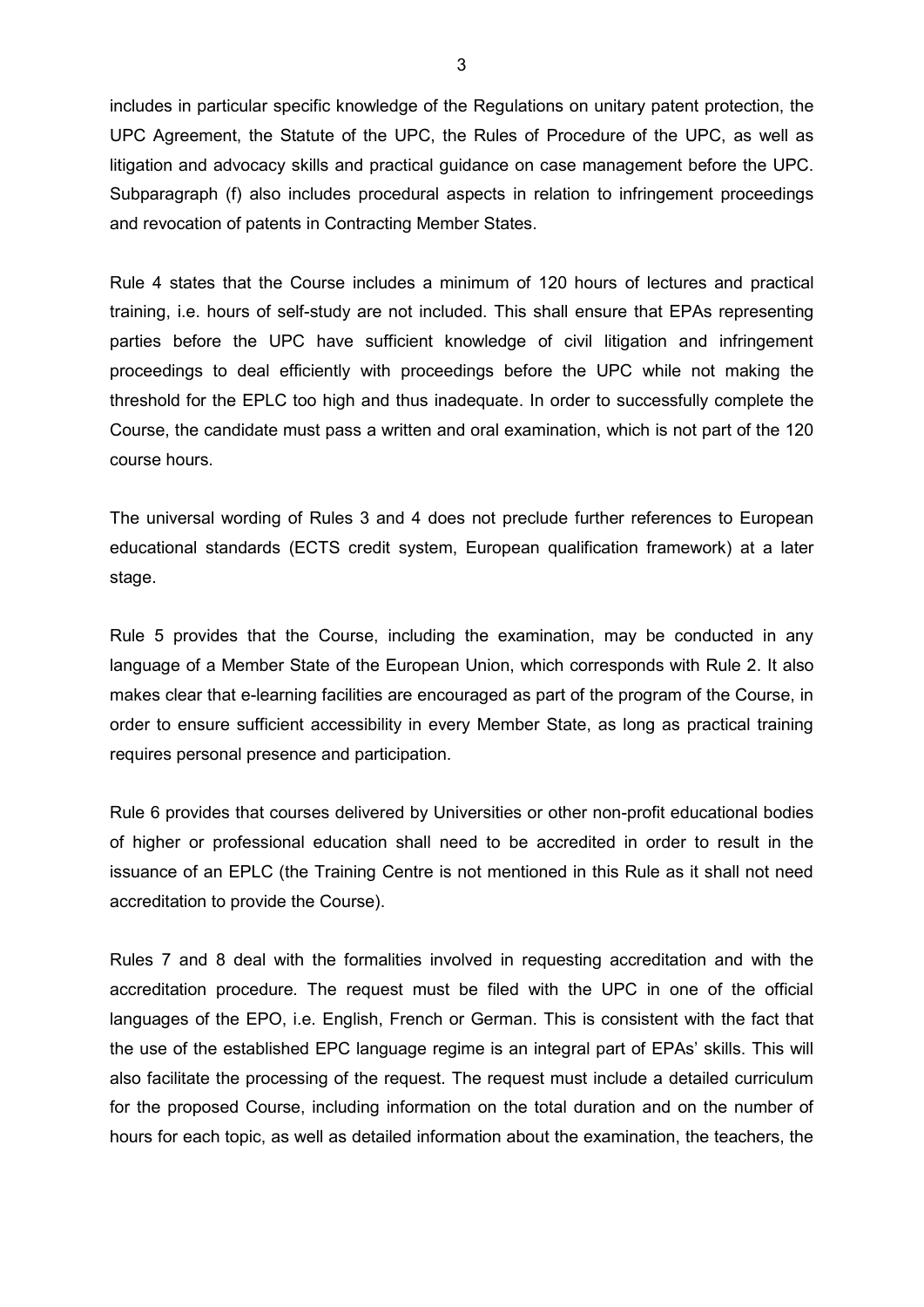course language and the e-learning facilities envisaged. The request must also include sufficient information about the status of the requestor.

The Draft EPLC decision proposes an accreditation procedure where the Administrative Committee decides on the request for accreditation, on the basis of an opinion of the Advisory Committee (see Article 14(1)(c) UPC Agreement). The Advisory Committee will give a positive opinion if the request fulfils the substantive requirements set out in Rules 3 to 6 and the formal requirements set out in Rule 7. If the requirements are not met, the Advisory Committee will give a negative opinion on the request. In such a case, the Administrative Committee will communicate the opinion to the requestor and invite him to correct the deficiencies or submit comments within a non-extendable period of two months. If the deficiencies are not corrected in due time, the Administrative Committee will reject the request. If the requestor corrects the deficiencies or submits comments, the Administrative Committee will consult the Advisory Committee once again before deciding on the request. The decision of the Administrative Committee is final, as there is no legal basis for an appeal against its decisions in the UPC Agreement or in the Statute of the UPC. Nothing precludes, however, that the rejected educational body files another request for accreditation with an amended content.

An alternative option would be to entrust the Registrar with decisions on accreditation. The Registrar is responsible for keeping and administering the list of entitled representatives [see Article 48(3) UPC Agreement and Article 23(2)(b) Statute of the UPC] and will therefore have to examine and decide on the requests for entry on that list. Similarly, the Registrar could examine the requests for accreditation and verify if the requirements for accreditation set out in the EPLC decision are fulfilled. As the Registrar works under the authority of the President of the Court of Appeal (see Article 23(1) Statute of the UPC), the Registrar's decisions to refuse accreditation could then be challenged before the President of the Court of Appeal.

However, regarding to their strategic nature, decisions on accreditation may not be an appropriate task for the Registrar. Therefore, the Draft EPLC decision suggests they are taken directly by the Administrative Committee itself.

An accreditation is granted for five years and is not automatically renewed. Therefore, an educational body interested in continuing to offer the Course after the accreditation's expiry must file a request for the prolongation of the accreditation for another five year period. Such requests may be filed, at the earliest, one year before the expiry of the accreditation and shall follow the same procedure as described above for the initial accreditation.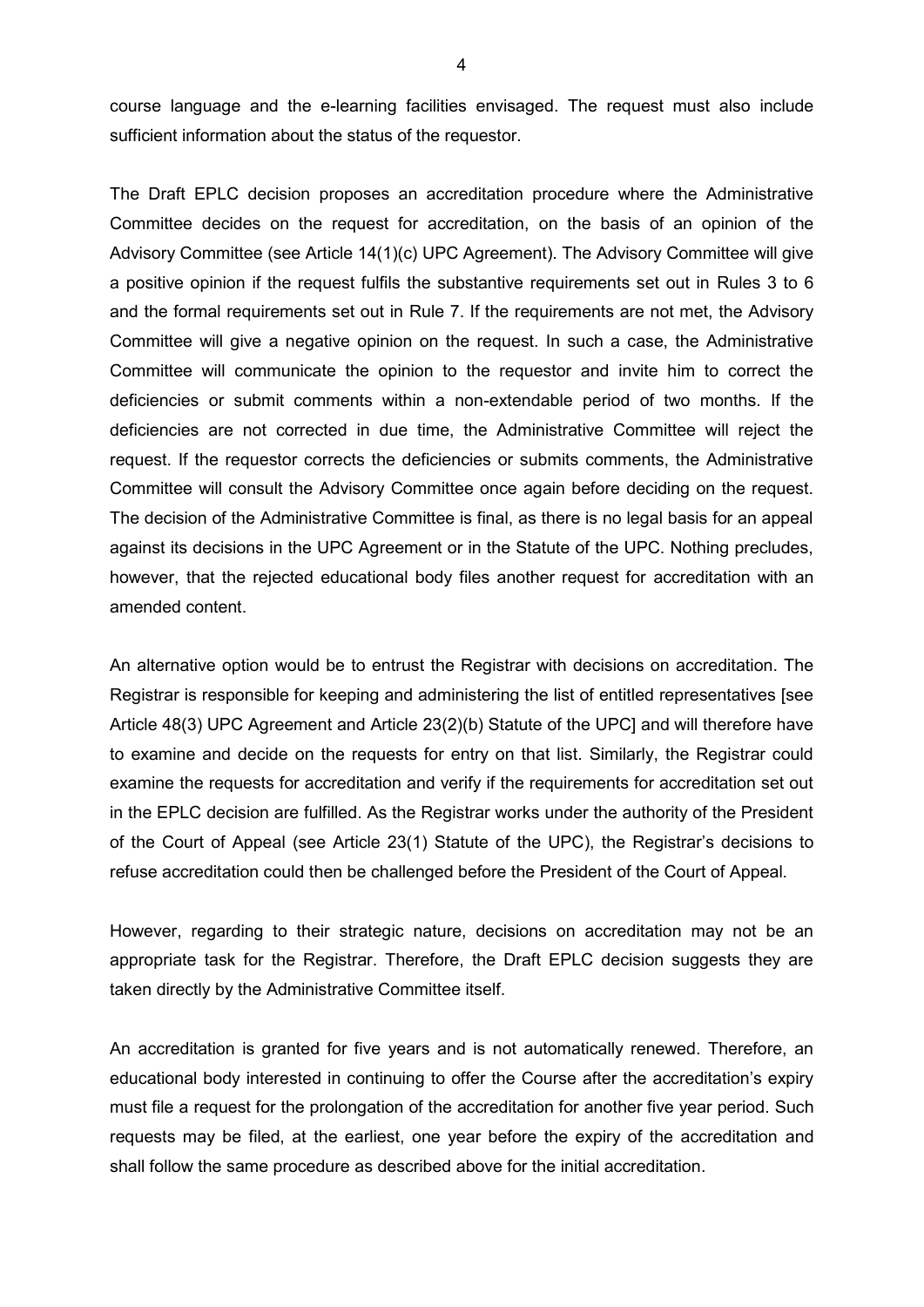Rule 9 provides that educational bodies delivering a Course are required to provide the UPC with a report on the program (curriculum) conducted, examination results and statistics on the Course, in particular the number and nationality of students, the number of issued certificates, etc. The Administrative Committee takes note of the report.

Rule 10 deals with the involvement of the Training Centre. Paragraph 1 makes clear that the Training Centre shall assist the educational bodies that wish to provide the Course in Budapest as well. The Training Centre may also facilitate their e-learning options. Paragraph 2 provides that the Training Centre may offer the Course as well, if it wishes to do so (concerning financial matters see p. 2 above). The basis for this additional task may be derived from Article 11(4)(b) of the Statute of the UPC. In this case, the Training Centre's Course must comply with the requirements laid down in Rules 3 to 5. Rule 9 applies to the Training Centre as well. The Training Centre's Courses do not need to be accredited.

#### **II. Other appropriate qualifications**

According to Article 48(2) of the UPC Agreement, EPAs may prove their qualifications to represent parties before the UPC by other means than the EPLC. This is particularly important, as the EPLC won't be available before the entry into force of the UPC Agreement. Therefore, the recognition of other appropriate qualifications is necessary in order to allow the UPC to start with a sufficient number of qualified EPA representatives. Also, certain robust legal qualifications render acquisition of the EPLC unnecessary.

Part II deals with the details of the required qualifications.

According to Article 48(2) of the UPC Agreement, EPAs entitled to represent parties before the UPC are not required to be authorised to practice before a Court of a Contracting Member State. This corresponds with Article 48(1), which shows that rights to conduct litigation are relevant for lawyers. Additionally, Article 48(4) rules the rights of national patent attorneys, giving them the right to speak at hearings.

Therefore, the Rules based on Article 48(2) of the UPC Agreement can neither require that EPAs have the same qualification as lawyers to conduct litigation before the national courts, nor consider the qualification as a national patent attorney as sufficient per se in order to represent parties before the UPC.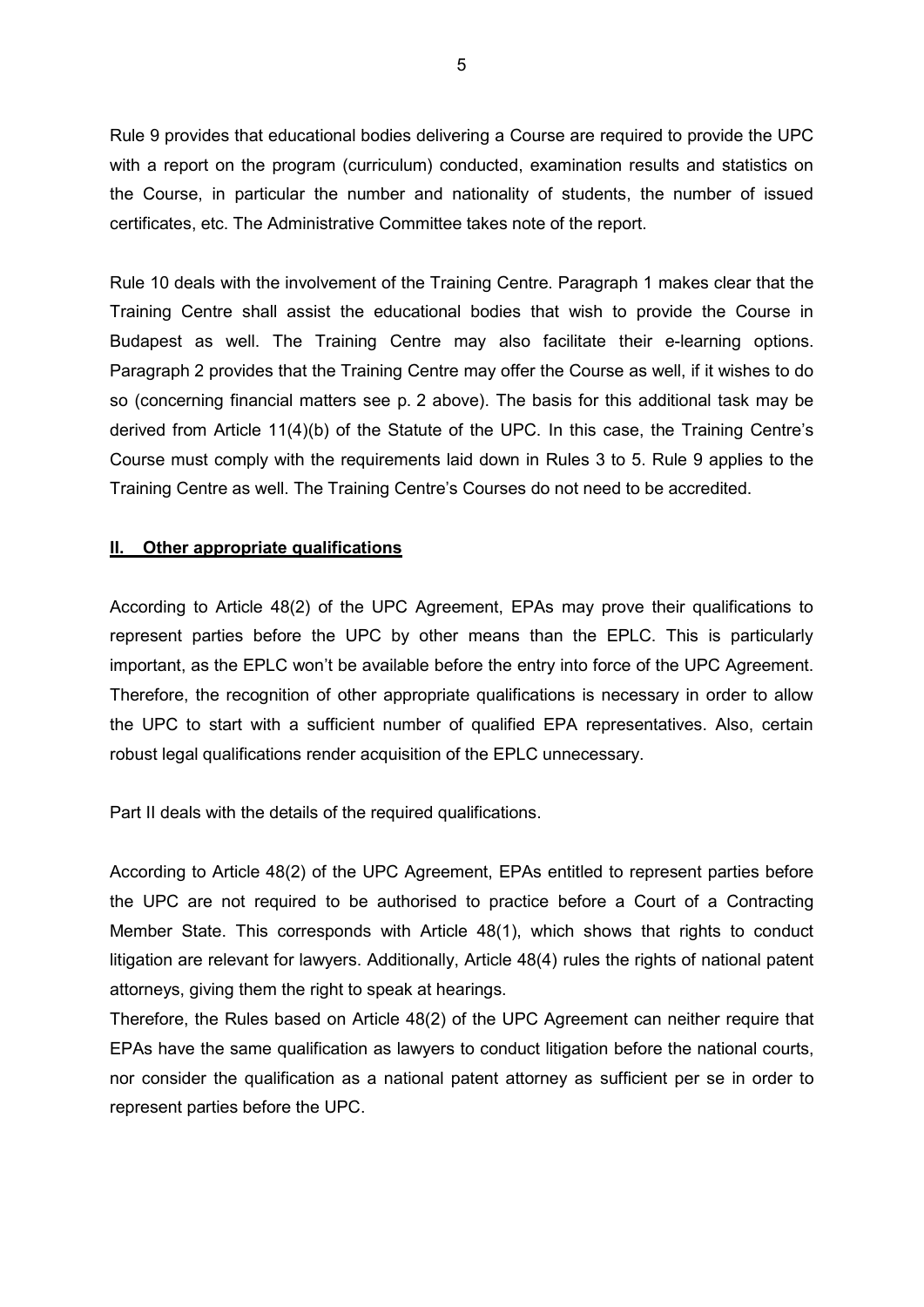Consequently, Rule 11 provides that EPAs who have a bachelor or master's degree in law according to the relevant educational standards of a Member state of the European Union or who have passed an equivalent state exam in law in an EU Member state will qualify to apply for registration on the list of entitled representatives. Such diplomas generally don't give a right to act as an advocate before the national courts, but they provide EPAs with the necessary knowledge of private and procedural law, required to conduct patent litigation. The wording "equivalent state exam in law" refers to exams which are at least comparable to bachelor or master's degrees in law.

Rule 12 introduces a transitional measure which takes into account that specific courses are already available to prepare EPAs to patent litigation and that in some Member States patent attorneys are already authorized to represent parties before the national court of a Contracting Member State in patent infringement cases. Point (a) includes a list of courses and certificates the successful completion or grant of which is recognised as appropriate qualification under the grandfather clause. Where appropriate, other courses preparing EPAs to patent litigation in a satisfactory way may be added to this list by the Administrative Committee in its decision. The list has been established taking account of the information provided by the stakeholders and the comments received from the Contracting Member States. In the light of the Course's requirements, this list takes several criteria into consideration: the nature and location of the educational body delivering the courses, the duration of education, the curriculum, the teaching staff and the examination procedure. The enumeration of certificates ensures that national characteristics are duly taken into account, i.e. those in the United Kingdom.

Alternatively, point (b) states that practical experience acquired by having represented a party or having acted as a judge in at least three patent infringement actions initiated before a national court of a Contracting Member State within the five preceding years is also recognised as appropriate qualification. This sub-paragraph focuses on recent experience acquired as a representative or judge in patent infringement actions, in order to ensure that EPAs qualifying under this rule have acquired a personal and up-to-date practice in areas such as orders to produce or preserve evidence, provisional and protective measures, injunctions, counterclaims for revocation or evaluation of damages. In this respect, experience acquired in assisting a representative or in other actions such as revocation of patents or appeals against decisions of patent offices is not sufficient to ensure that an EPA has developed a personal and adequate knowledge of case management in all areas of competence of the UPC. The number of three patent infringement actions within five years takes into account that the amount of patent litigation varies among the UPC Member States.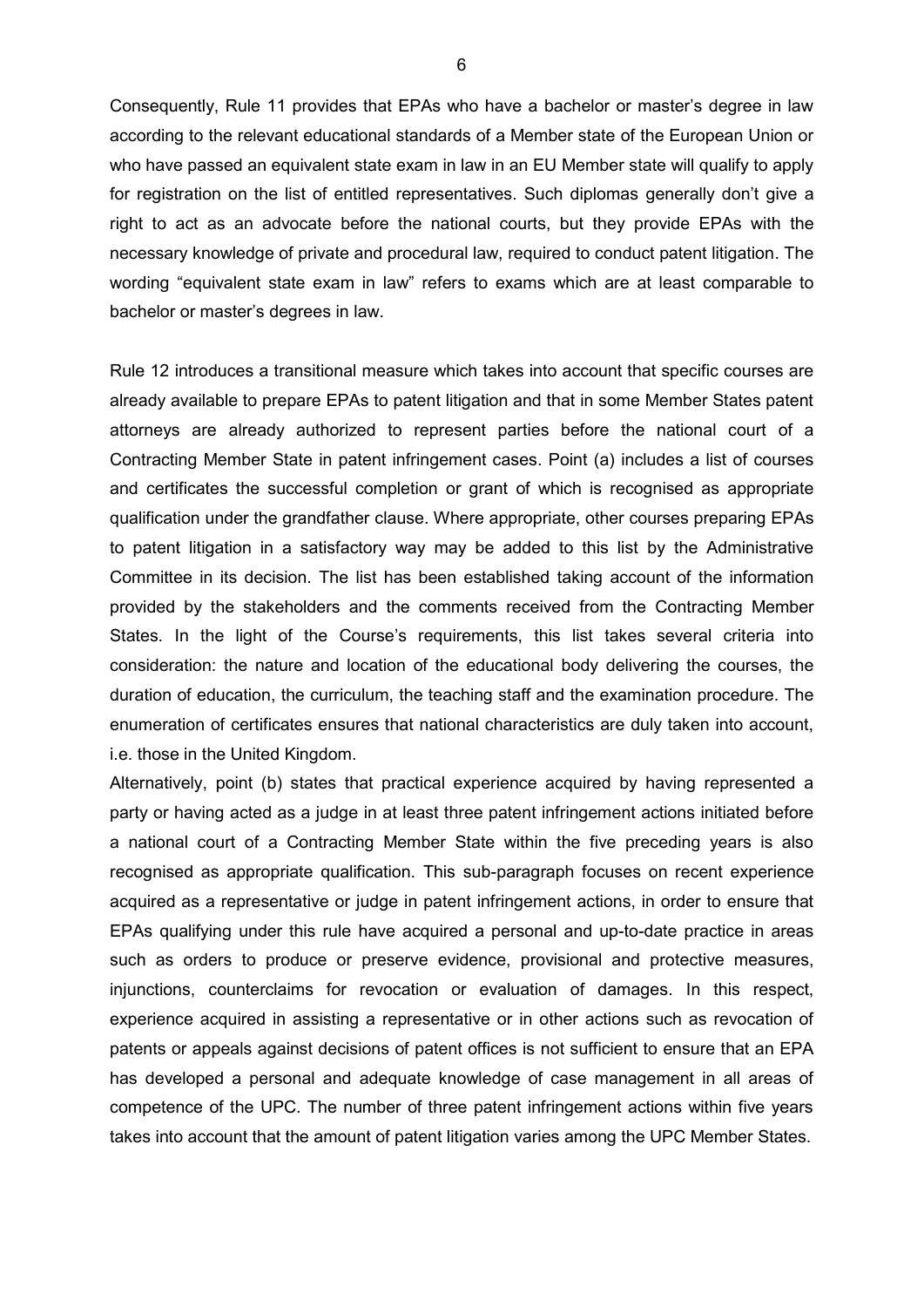EPAs fulfilling one of the alternative requirements laid down in Rule 12 will be entered on the list of entitled representatives, provided they file a request for recognition of other appropriate qualifications within one year of the entry into force of the UPC Agreement. The duration of this transitional period corresponds with Article 134(3) EPC and gives EPAs sufficient time to file a request for recognition of their qualifications.

#### **III. Registration**

Part III of the Draft EPLC decision deals with procedures for addition to and deletion from the list of entitled representatives according to Article 48(3) of the UPC Agreement.

Rule 13 provides that EPAs wishing to represent parties before the UPC have to lodge the EPLC with the Registrar, who will add him to the list of entitled representatives.

Rule 14 and 15 deal with the procedure for recognition of other appropriate qualifications. The request has to be filed in one of the official languages of the EPO. If the request is based on a law degree referred to in Rule 11 or on one of the courses or certificates listed under Rule 12(a), the request must include a copy of the relevant diploma, certificate or other respective proof. If the request is based on a sufficient number of patent infringement cases as provided under Rule 12(b), the request must include all details necessary to identify the infringement actions the requestor intends to rely on.

The Registrar being responsible for keeping and administering the list of entitled representatives (see Article 48(3) UPC Agreement and Article 23(2)(b) Statute of the UPC), the Draft EPLC decision proposes to entrust him with the examination of and the decision on the request for recognition of other appropriate qualifications. The Registrar may consult the Advisory Committee for a non-binding opinion. If the request fulfils the substantive requirements set out in Rules 11 or 12 and the formal requirements set out in Rule 14, the Registrar will enter the requestor on the list of entitled representatives. If the substantive requirements are not met, the Registrar will reject the request. If the substantive requirements are met but the request fails to comply with the formal requirements, the Registrar will invite the requestor to correct the deficiencies noted within a non-extendable period of two months. If the deficiencies are not corrected in due time, the Registrar will reject the request.

Rule 16 deals with the duration of registrations on the list of entitled representatives. Paragraph 1 provides that in principal the registration of an EPA on the list is permanent. It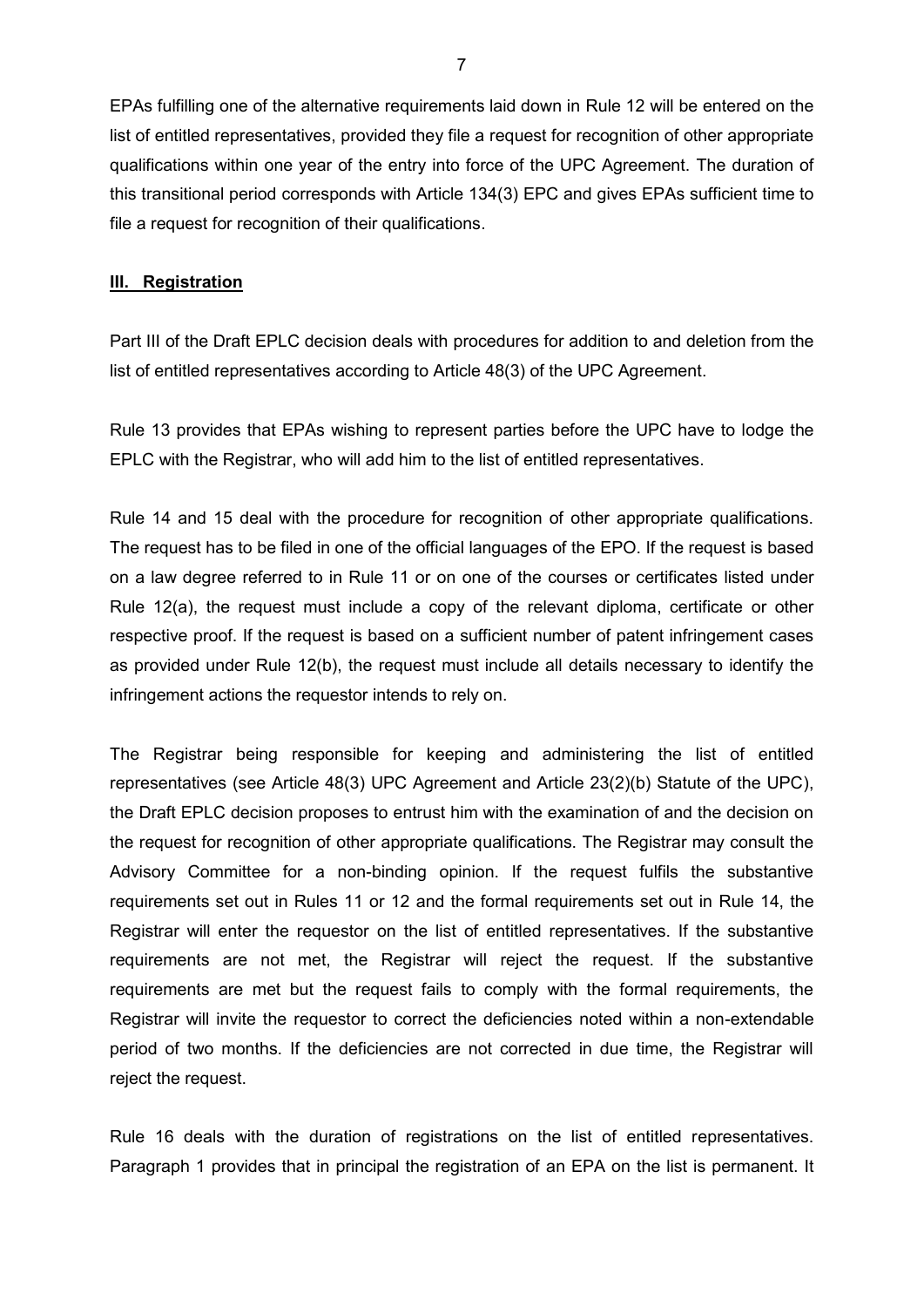makes no reference to continuous training. However, this does not preclude the introduction of such obligations at a later stage. Rule 16 foresees three cases in which registration shall cease to have effect. Paragraph 2 provides that the registration will cease to have effect if the EPA ceases to be registered on the list of professional representatives maintained by the EPO (Article 134(1) EPC). In such a case, the Registrar will delete the patent attorney from the list of entitled representatives on request or *ex officio*. EPAs may then be re-entered on the list of entitled representatives if they are re-entered on the list of professional representatives maintained by the EPO. Paragraph 3 provides that the Registrar will delete the EPA from the list, if it has been established by a final decision of a competent court or authority that his registration on the list has been obtained by fraud; a conviction is not necessary (compare Article 112a(2)(e) EPC and Rule 105 EPC). Paragraph 4 provides for a removal upon request of the EPA.

The list of entitled representatives should be published, as well as the list of accredited educational bodies, but data protection issues must also be taken into consideration when determining the details of such a publication.

#### **IV. Review**

Part IV of the Draft EPLC decision deals with the review of the Registrar's decisions with regard to a request for recognition of other appropriate qualifications under Rule 15 or a deletion from the list of entitled representatives under Rule 16.

Rule 18 provides that the petition for review must be filed in writing with the Registrar in one of the official languages of the EPO within one month of the notification of the challenged decision. It must indicate the reasons on which it is based. A petition for review may not be filed by third parties, because they have no direct and personal interest in challenging the Registrar's decisions. But third parties are free to submit any relevant information, e.g. concerning fraud, to the Registrar.

Rule 19 foresees a revision by the Registrar, who may rectify the decision within one month of receipt of the petition for review if he considers it to be admissible and well-founded. If the Registrar does not rectify the decision within due time, he will forward it to the President of the Court of Appeal.

Rule 20 provides that, if the petition for review is admissible under Rules 17 and 18, the President of the Court of Appeal will examine it and, if it is allowable, will alter the decision of